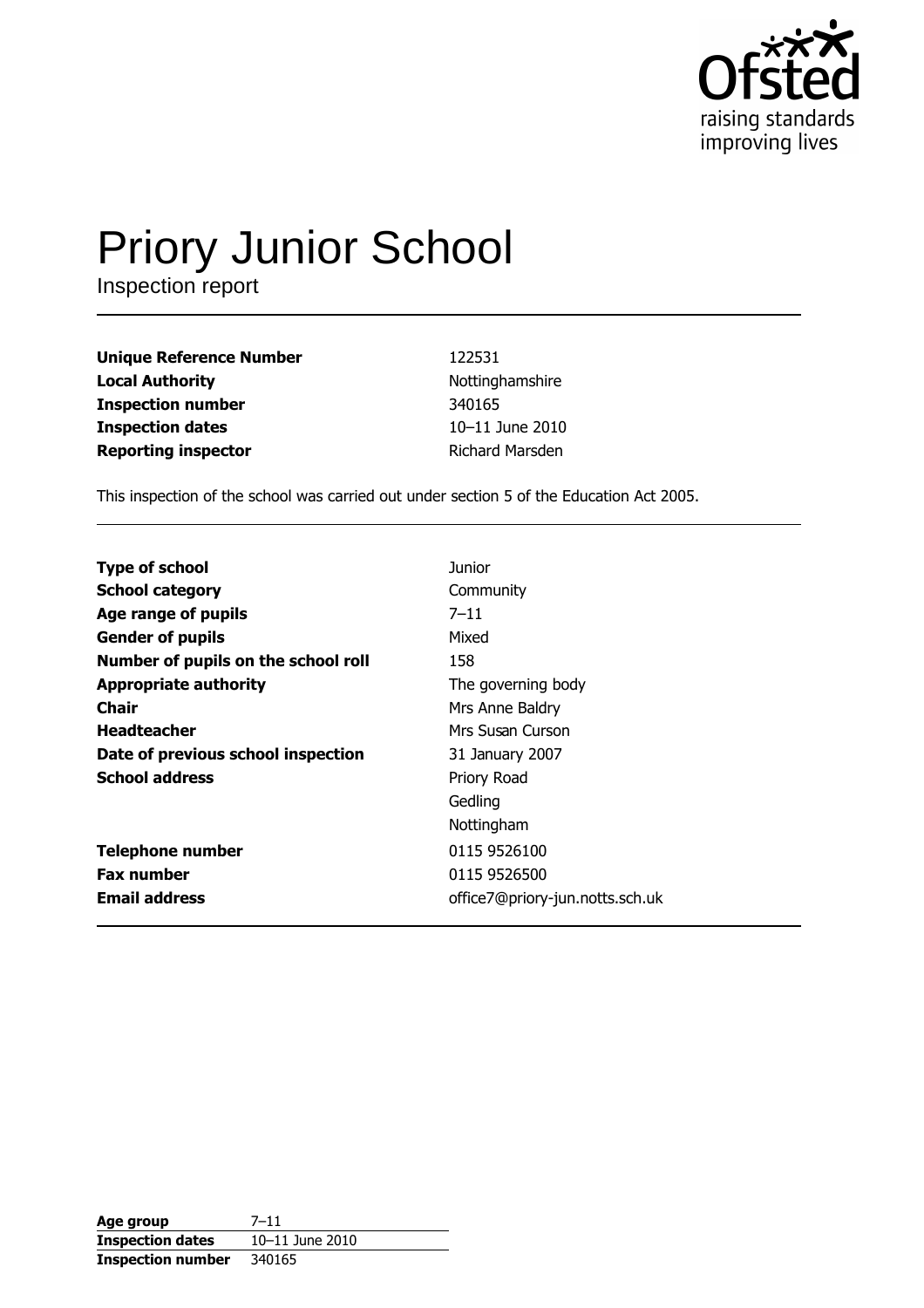The Office for Standards in Education, Children's Services and Skills (Ofsted) regulates and inspects to achieve excellence in the care of children and young people, and in education and skills for learners of all ages. It regulates and inspects childcare and children's social care, and inspects the Children and Family Court Advisory Support Service (Cafcass), schools, colleges, initial teacher training, work-based learning and skills training, adult and community learning, and education and training in prisons and other secure establishments. It rates council children's services, and inspects services for looked after children, safequarding and child protection.

Further copies of this report are obtainable from the school. Under the Education Act 2005, the school must provide a copy of this report free of charge to certain categories of people. A charge not exceeding the full cost of reproduction may be made for any other copies supplied.

If you would like a copy of this document in a different format, such as large print or Braille, please telephone 08456 404045, or email enquiries@ofsted.gov.uk.

You may copy all or parts of this document for non-commercial educational purposes, as long as you give details of the source and date of publication and do not alter the documentation in any way.

Royal Exchange Buildings St Ann's Square Manchester M2 7LA T: 08456 404045 Textphone: 0161 618 8524 E: enquiries@ofsted.gov.uk W: www.ofsted.gov.uk © Crown copyright 2010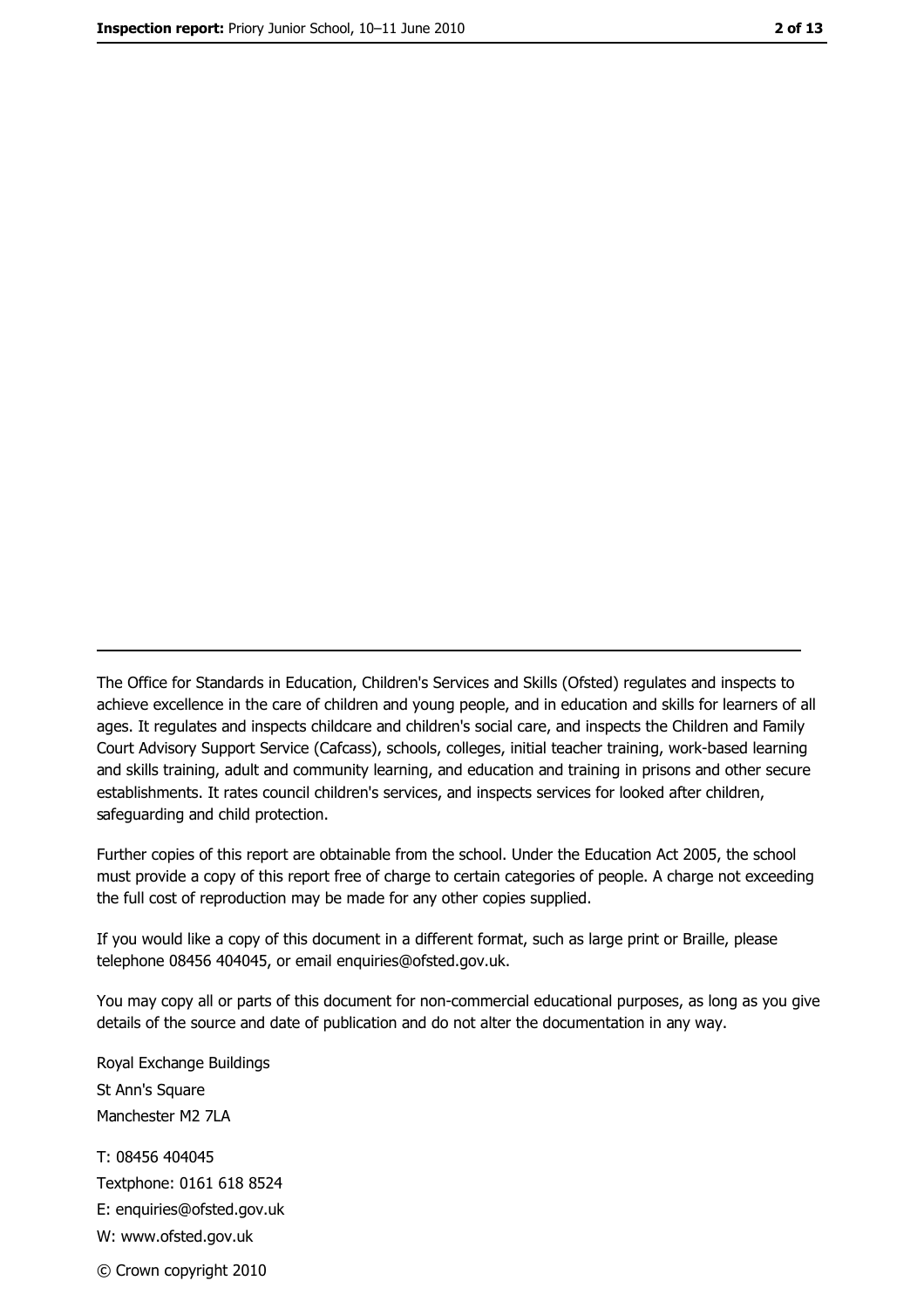# **Introduction**

This inspection was carried out by three additional inspectors. They observed eight teachers in 17 lessons. They held meetings with groups of pupils, governors, and staff. They looked at safeguarding documentation, attendance records, information on pupils' attainment and progress, the curriculum, the school's self-evaluation and planning, as well as questionnaires from staff, pupils and 64 parents and carers.

The inspection team reviewed many aspects of the school's work. It looked in detail at the following:

- the progress and attainment of current pupils  $\blacksquare$
- the achievement of different groups of pupils  $\blacksquare$
- the quality of the school's procedures for tracking pupils' progress  $\blacksquare$
- the extent to which pupils themselves know how to improve their work.  $\blacksquare$

### Information about the school

The school is smaller than average. Most pupils are of White British heritage, and very few are learning English as an additional language. The proportion of pupils known to be eligible for free school meals is below the national average. The proportion of pupils with special educational needs and/or disabilities is above national norms but the proportion of pupils with a statement of special needs is below average. The school holds the Healthy Schools, Artsmark Gold, and the Eco Schools Bronze awards. Pupils are taught in six classes which include three mixed-age classes for Years 4 and 5.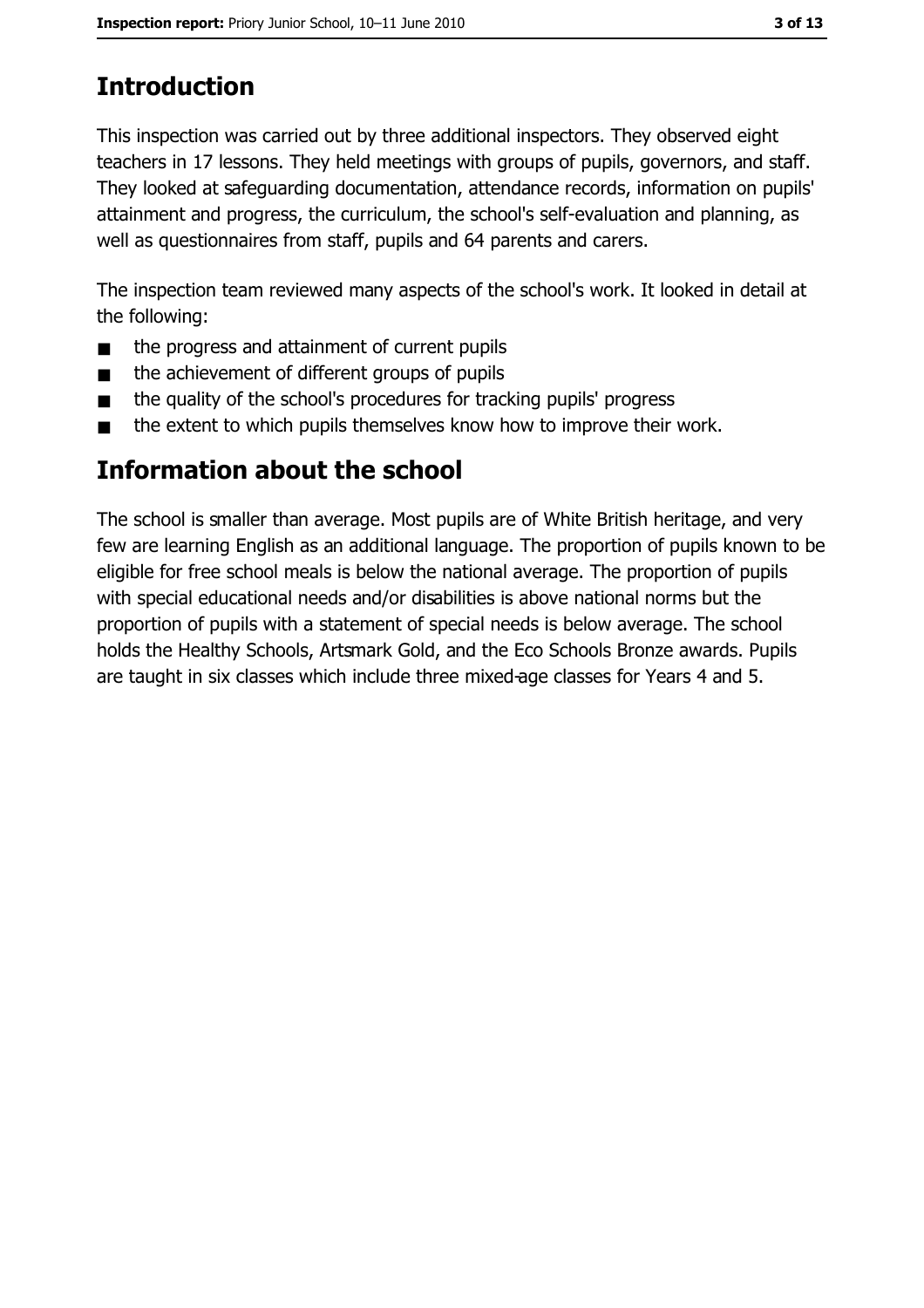# **Inspection judgements**

# Overall effectiveness: how good is the school?

#### The school's capacity for sustained improvement

#### **Main findings**

The school provides a good education for its pupils. Pupils make good progress and attain above average standards.

The school provides an exceptionally caring and supportive environment in which staff know pupils very well as individuals and take care to ensure that all pupils thrive. The support for pupils facing challenging circumstances is outstanding. Pupils cooperate very well with adults and act considerately towards one another. Pupils who arrive at the school with challenging behaviour are very well managed to ensure that their behaviour does not disrupt the learning of others. Pupils understand the importance of healthy lifestyles and can point to ways in which they put their knowledge into practice.

The school's engagement with parents and carers is also outstanding. Parents and carers find the school open and welcoming, and they appreciate opportunities such as the parents' forum and adult learning sessions which involve them in their children's education. Partnerships with other schools also make an outstanding contribution to the pupils' learning. They enable the school to provide an interesting and challenging range of extra-curricular opportunities for pupils and ensure that teachers are at the forefront of developments within education.

Areas for improvement, noted at the last inspection have been robustly addressed.

The school has improved its tracking of pupils' progress so that it now has a clear view at all stages of how well individual pupils are doing, and can pinpoint very clearly any areas of under-achievement. These are energetically tackled to ensure that all pupils maximise their potential. Pupils' writing remains an area where progress is uneven, but the impact of the school's interventions is being felt as pupils' standards rise.

Pupils, particularly older ones, now understand and talk enthusiastically about the levels at which they are working, and what they need to do to improve. Their confidence and motivation to learn is very high.

The unevenness in the achievement of different groups of pupils has been addressed. Although there have been some minor variations in the attainment of boys and girls year by year, inspectors noted good progress by all groups of current pupils.

This track record of improvements, along with the effectiveness of leaders' evaluation of the school's work and their clear understanding of its strengths and weaknesses, indicate that the school has a good capacity to improve further.

Although the school itself is a cohesive community and promotes community cohesion locally, its influence on pupils' cultural development beyond the immediate locality, including overseas, is as yet under-developed.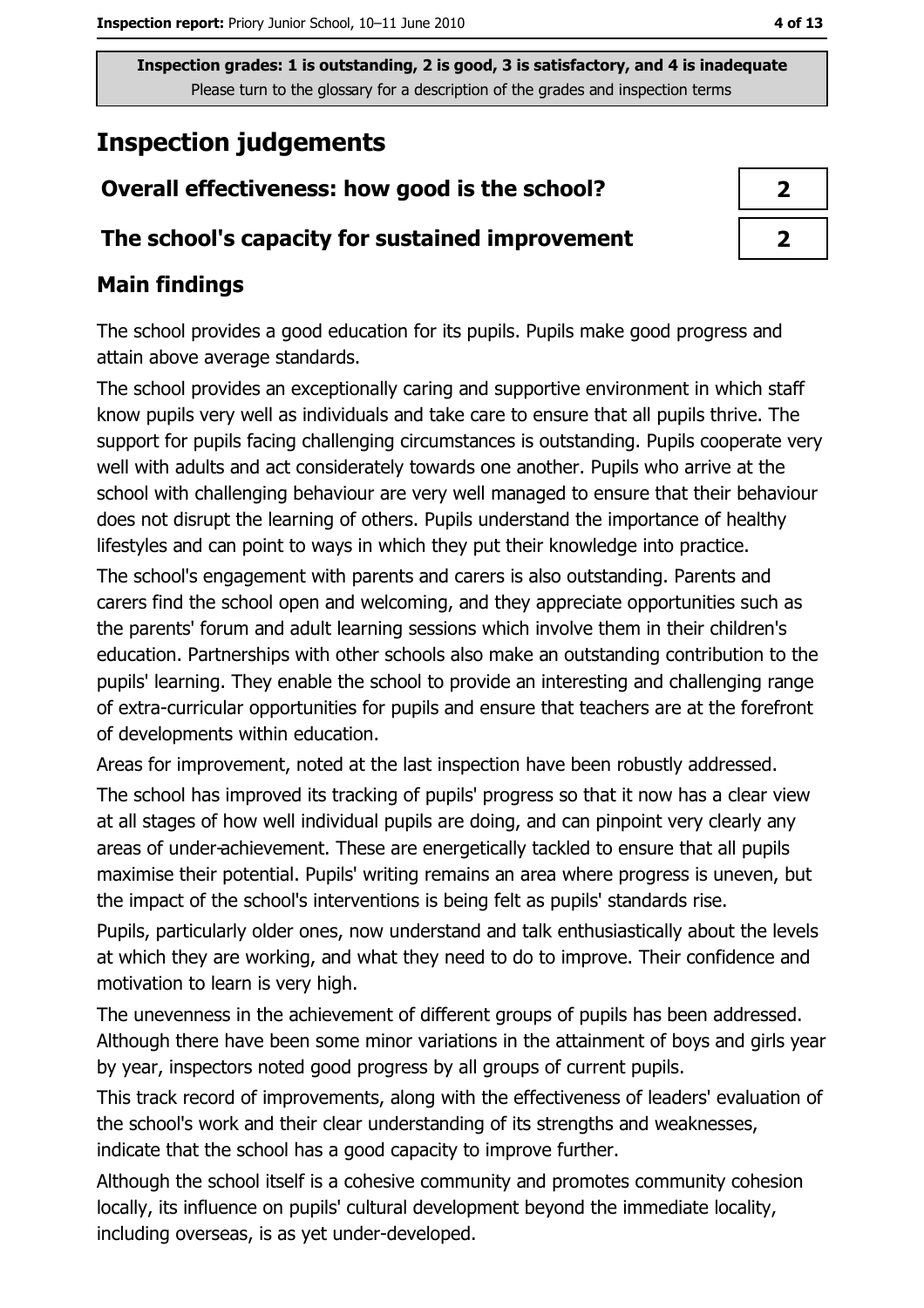#### What does the school need to do to improve further?

- Accelerate pupils' progress by securing greater consistency across all classes in the  $\blacksquare$ approach to the teaching and learning of writing
- Improve the school's promotion of community cohesion by developing links beyond  $\blacksquare$ the school, including overseas.

#### **Outcomes for individuals and groups of pupils**

In lessons observed, pupils made good progress, enjoying challenging tasks and inspiring topics. Pupils work well on their own or in groups, showing resilience and resourcefulness. Attainment has been above average in English, mathematics and science in recent years, and the school's detailed assessment information on current pupils indicate that standards are rising, although writing is still not as strong as the other areas. Pupils with special educational needs and/or disabilities receive good support, and, as a result they too make good progress.

Pupils readily say that teachers look after them well and that they feel safe in school. They state confidently that bullying is rare and that teachers manage any incidences effectively. They know about cyber-safety, road safety and the dangers of drug abuse.

The school provides many opportunities for pupils to contribute to their school or the local community and thus to develop a sense of responsibility. The school council, for example, is active and effective in making decisions such as choosing play equipment. Pupils serve as buddies and play leaders, organise charity events, write for the parish magazine, and involve themselves in the village preservation society.

As well as promoting above average standards in literacy and numeracy, the school ensures that pupils' information and communication technology (ICT) capability is well developed, and that they acquire skills in team working, decision making and problem solving. This all prepares them well for their future in the working world.

Pupils' spiritual, moral and social development are good. They show a good understanding of the views of other people and, through visits and visitors, enjoy contact with people whose beliefs or lifestyles are different from their own, although they have few opportunities for contact with communities overseas which limits their cultural development. They resolve conflicts sensibly. They respond well to opportunities to think deeply about values and principles. In one lesson, for example, pupils challenged one another with questions such as 'How do we know that reality isn't a dream?' and 'Why did God give us the intelligence to destroy our planet?'

These are the grades for pupils' outcomes

 $\overline{2}$ 

The grades for attainment and attendance are: 1 is high; 2 is above average; 3 is broadly average; and 4 is low.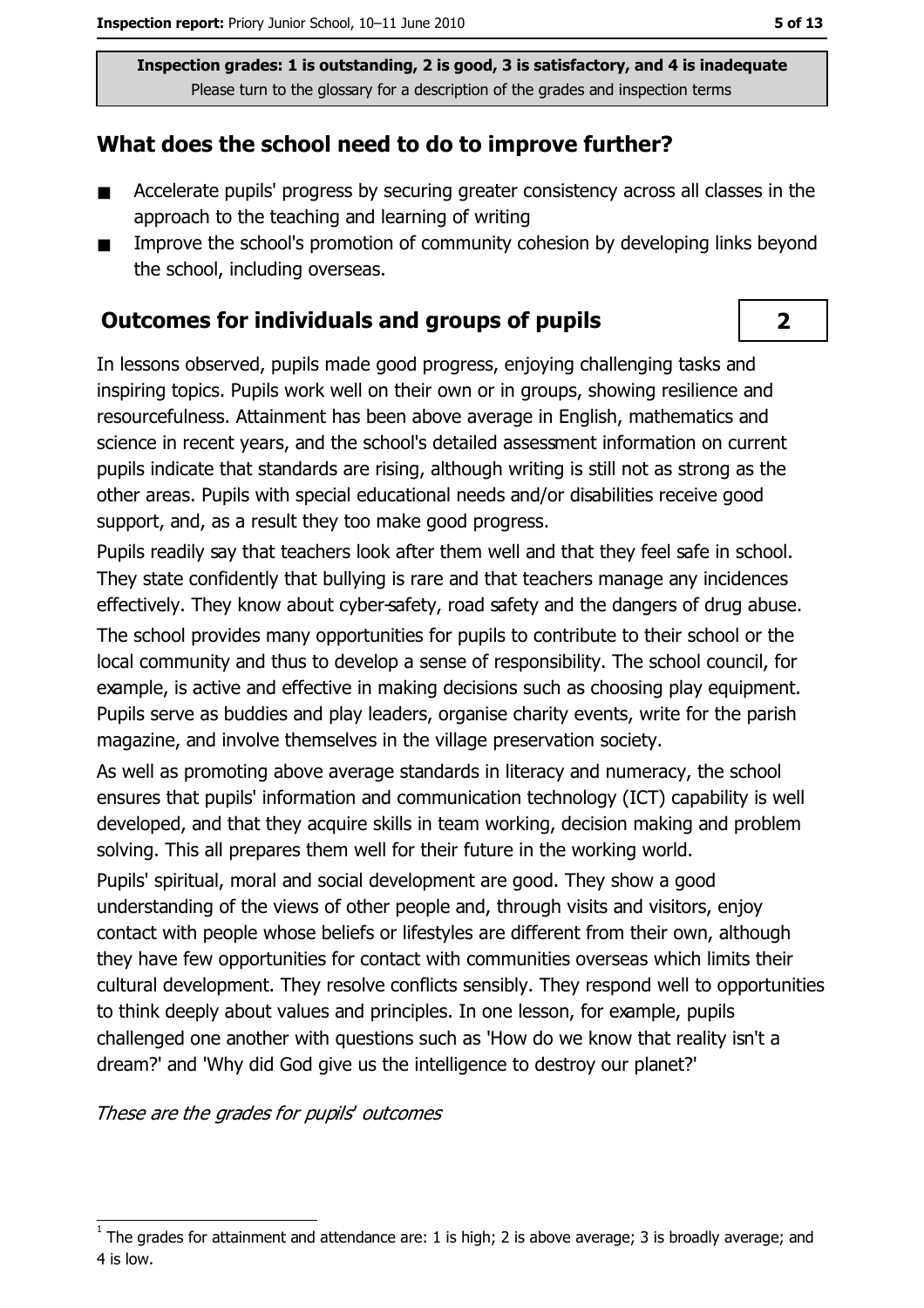| Pupils' achievement and the extent to which they enjoy their learning                                                     | 2                       |
|---------------------------------------------------------------------------------------------------------------------------|-------------------------|
| Taking into account:<br>Pupils' attainment <sup>1</sup>                                                                   | 2                       |
| The quality of pupils' learning and their progress                                                                        | $\overline{2}$          |
| The quality of learning for pupils with special educational needs and/or<br>disabilities and their progress               | $\mathcal{P}$           |
| The extent to which pupils feel safe                                                                                      | 2                       |
| <b>Pupils' behaviour</b>                                                                                                  | $\overline{\mathbf{2}}$ |
| The extent to which pupils adopt healthy lifestyles                                                                       | $\overline{\mathbf{2}}$ |
| The extent to which pupils contribute to the school and wider community                                                   | $\mathbf{2}$            |
| The extent to which pupils develop workplace and other skills that will<br>contribute to their future economic well-being | $\overline{\mathbf{2}}$ |
| Taking into account:<br>Pupils' attendance <sup>1</sup>                                                                   | 2                       |
| The extent of pupils' spiritual, moral, social and cultural development                                                   | 2                       |

#### How effective is the provision?

Teachers plan carefully so that pupils can get on with work for themselves rather than sitting and listening to the teacher for long periods. This makes classrooms busy places where motivation is high. Lessons include group work, competitions, hands-on activities and imaginative use of ICT to support learning. Teaching assistants know the pupils they support very well and are proactive in supporting them. Pupils reflect on their work and assess it well themselves. The quality of teachers' marking is also good, giving pupils a clear indication of how to improve.

The curriculum is broad and balanced, meeting statutory requirements. Skills development as well as knowledge acquisition are emphasised: teachers talk of developing mathematicians or historians rather than simply 'doing' arithmetic or the Vikings, for example. This opens up opportunities for pupils to think creatively and solve problems, significantly raising their motivation. Themed activities, visitors, such as the 'Viking' and the 'Tudor', outdoor learning, and residential visits are all highly valued and enrich learning well. Sporting and arts based activities, many of them arranged in collaboration with partner institutions, are popular with pupils.

Pupils are exceptionally well known as individuals. In this very caring and supportive environment teachers take great care to ensure that new pupils settle in fully, and to smooth the way for pupils as they prepare to move to their next school. The school is tenacious in its support for pupils whose circumstances put them at risk of failure: in recent years it has reduced to zero the number of pupils whose behaviour has led to exclusion.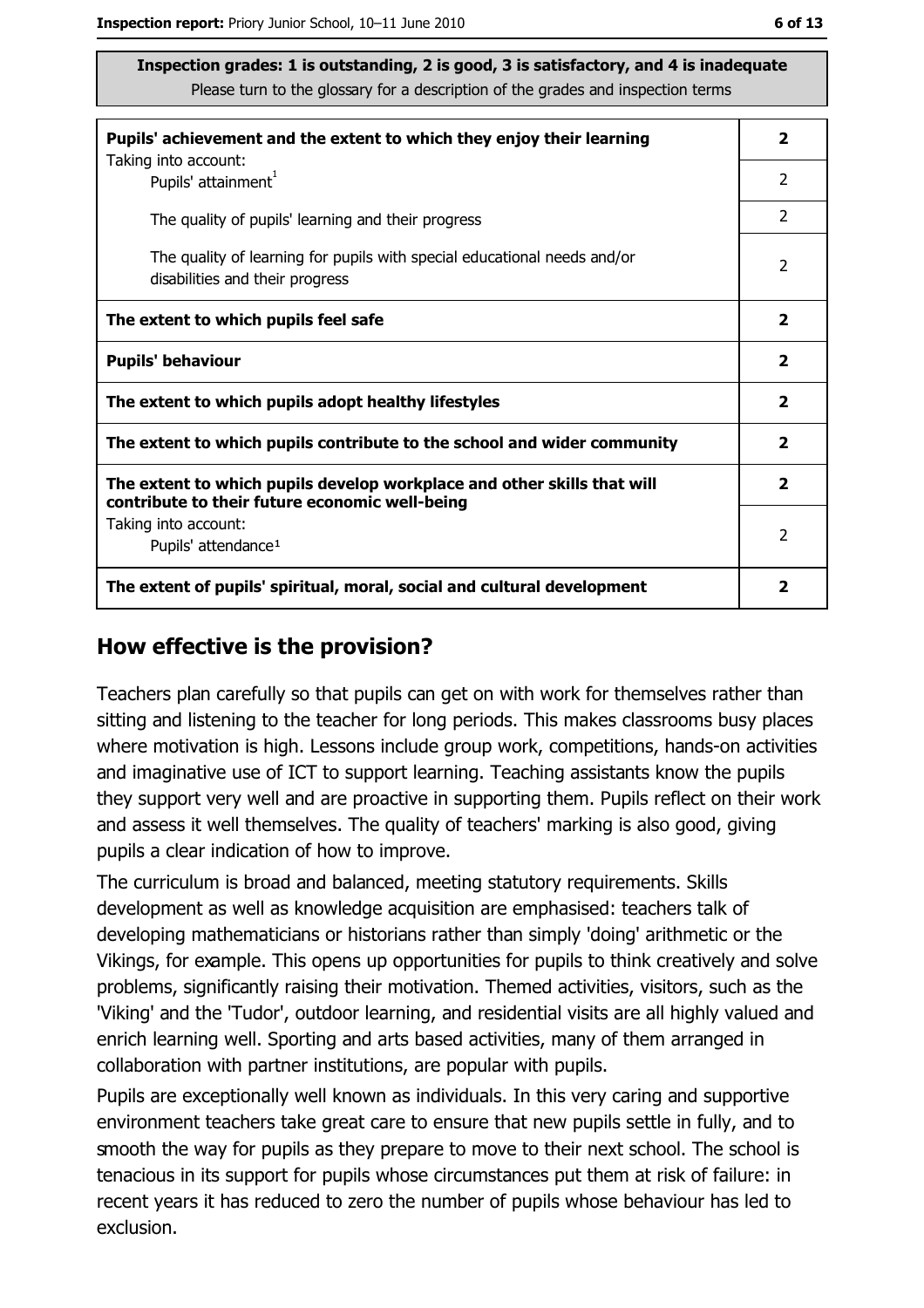These are the grades for the quality of provision

| The quality of teaching                                                                                    |  |
|------------------------------------------------------------------------------------------------------------|--|
| Taking into account:<br>The use of assessment to support learning                                          |  |
| The extent to which the curriculum meets pupils' needs, including, where<br>relevant, through partnerships |  |
| The effectiveness of care, guidance and support                                                            |  |

#### How effective are leadership and management?

The headteacher and staff have high levels of ambition for improvement. Teaching quality is carefully monitored and analysed, and effective action taken when weaknesses are found. Staff work well together as a team and set themselves challenging targets.

Governors are well informed about the school and closely involved in its day-to-day work. They bring a range of skills to their task. They are supportive ambassadors for the school, and offer robust challenge in order to influence decisions.

The school benefits from an extensive range of partnerships. The University of Nottingham, for example, provides activities for gifted and talented pupils; teachers undergo training alongside colleagues from other schools to ensure a common understanding of pupils' standards. A wide range of agencies help the school to support pupils from vulnerable circumstances, to ensure that nobody 'slips through the net' and that equal opportunities are available to all.

The school securely meets the statutory requirements for the safeguarding of children. It acts rapidly and decisively on all issues relating to pupils' safety.

In order to broaden pupils' awareness of other communities and increase their cultural understanding, the school has begun to develop links with schools abroad. These are at any early stage and their impact has not yet been felt. The school's promotion of community cohesion beyond the immediate locality is therefore limited. The school has an informed understanding of its own context and has ambitious plans to improve this aspect of its work.

| The effectiveness of leadership and management in embedding ambition and<br>driving improvement                                                                     | 2 |
|---------------------------------------------------------------------------------------------------------------------------------------------------------------------|---|
| Taking into account:<br>The leadership and management of teaching and learning                                                                                      |   |
| The effectiveness of the governing body in challenging and supporting the<br>school so that weaknesses are tackled decisively and statutory responsibilities<br>met |   |
| The effectiveness of the school's engagement with parents and carers                                                                                                |   |
| The effectiveness of partnerships in promoting learning and well-being                                                                                              |   |

These are the grades for leadership and management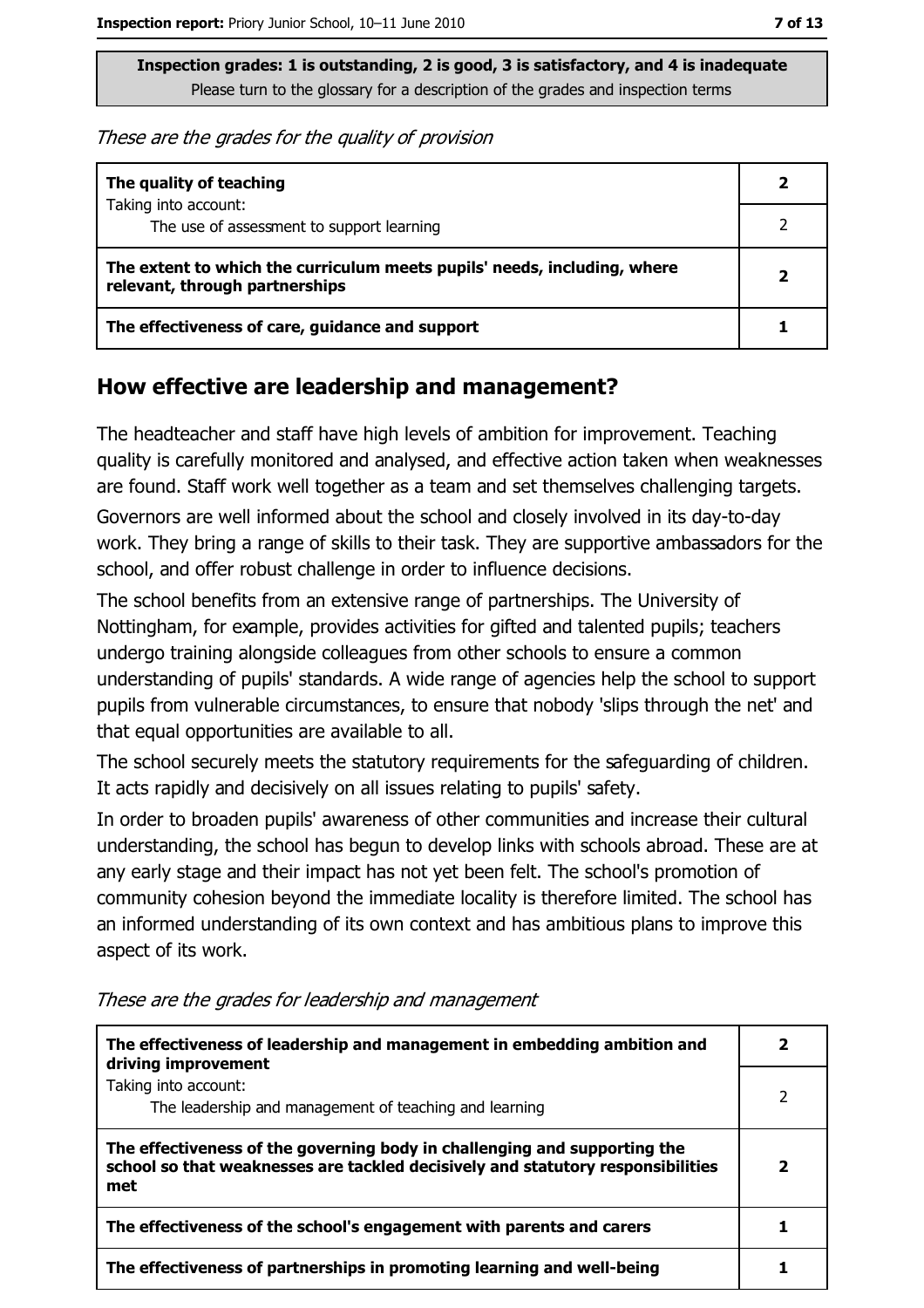| Inspection grades: I is outstanding, Z is good, S is satisfactory, and 4 is inadequate<br>Please turn to the glossary for a description of the grades and inspection terms |              |  |
|----------------------------------------------------------------------------------------------------------------------------------------------------------------------------|--------------|--|
| The effectiveness with which the school promotes equality of opportunity and<br>tackles discrimination                                                                     | 2            |  |
| The effectiveness of safeguarding procedures                                                                                                                               | 2            |  |
| The effectiveness with which the school promotes community cohesion                                                                                                        | з            |  |
| The effectiveness with which the school deploys resources to achieve<br>value for money                                                                                    | $\mathbf{2}$ |  |

#### **Views of parents and carers**

In the questionnaires, parents and carers were highly positive in their responses and some added glowing comments, particularly for the care and support offered by the school. The following was typical: 'Staff listen and respond to questions that I might have about my child. They are approachable and friendly and very reassuring. My child has made great progress since being at this school.'

A few parents and carers expressed concern about progress or behaviour. Progress was a major focus throughout the inspection, but behaviour became a special focus during the second day. However, rigorous investigation uncovered nothing except good progress and good behaviour.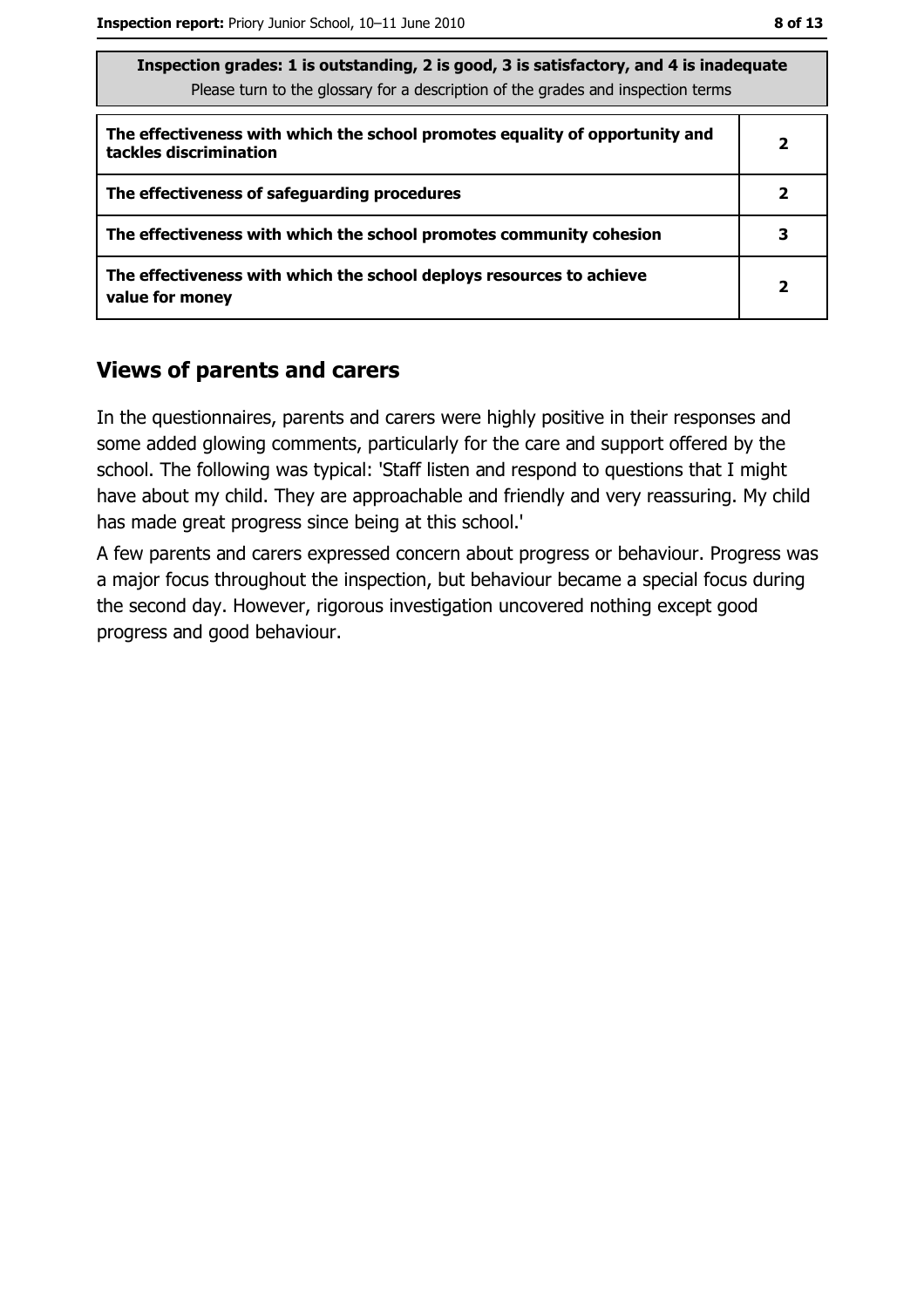#### Responses from parents and carers to Ofsted's questionnaire

Ofsted invited all the registered parents and carers of pupils registered at Priory Junior School to complete a questionnaire about their views of the school.

In the questionnaire, parents and carers were asked to record how strongly they agreed with 13 statements about the school. The inspection team received 64 completed questionnaires by the end of the on-site inspection. In total, there are 158 pupils registered at the school.

| <b>Statements</b>                                                                                                                                                                                                                                       | <b>Strongly</b><br><b>Agree</b> |               | <b>Agree</b> |               | <b>Disagree</b> |                | <b>Strongly</b><br>disagree |                |
|---------------------------------------------------------------------------------------------------------------------------------------------------------------------------------------------------------------------------------------------------------|---------------------------------|---------------|--------------|---------------|-----------------|----------------|-----------------------------|----------------|
|                                                                                                                                                                                                                                                         | <b>Total</b>                    | $\frac{0}{0}$ | <b>Total</b> | $\frac{0}{0}$ | <b>Total</b>    | $\frac{0}{0}$  | <b>Total</b>                | $\frac{0}{0}$  |
| My child enjoys school                                                                                                                                                                                                                                  | 33                              | 52            | 30           | 47            | $\mathbf 0$     | 0              | $\mathbf{1}$                | $\overline{2}$ |
| The school keeps my child<br>safe                                                                                                                                                                                                                       | 40                              | 63            | 23           | 36            | $\mathbf{1}$    | $\overline{2}$ | $\mathbf 0$                 | 0              |
| The school informs me<br>about my child's progress                                                                                                                                                                                                      | 31                              | 48            | 29           | 45            | 4               | 6              | $\Omega$                    | $\mathbf 0$    |
| My child is making enough<br>progress at this school                                                                                                                                                                                                    | 27                              | 42            | 30           | 47            | 6               | 9              | 1                           | $\overline{2}$ |
| The teaching is good at this<br>school                                                                                                                                                                                                                  | 33                              | 52            | 31           | 48            | 0               | 0              | 0                           | 0              |
| The school helps me to<br>support my child's learning                                                                                                                                                                                                   | 30                              | 47            | 30           | 47            | 4               | 6              | 0                           | 0              |
| The school helps my child to<br>have a healthy lifestyle                                                                                                                                                                                                | 32                              | 50            | 31           | 48            | $\mathbf{1}$    | $\overline{2}$ | 0                           | 0              |
| The school makes sure that<br>my child is well prepared for<br>the future (for example<br>changing year group,<br>changing school, and for<br>children who are finishing<br>school, entering further or<br>higher education, or<br>entering employment) | 26                              | 41            | 31           | 48            | 5               | 8              | $\mathbf 0$                 | $\mathbf 0$    |
| The school meets my child's<br>particular needs                                                                                                                                                                                                         | 26                              | 41            | 34           | 53            | 3               | 5              | 1                           | $\overline{2}$ |
| The school deals effectively<br>with unacceptable behaviour                                                                                                                                                                                             | 28                              | 44            | 26           | 41            | 6               | 9              | 3                           | 5              |
| The school takes account of<br>my suggestions and<br>concerns                                                                                                                                                                                           | 25                              | 39            | 34           | 53            | 3               | 5              | $\mathbf 0$                 | 0              |
| The school is led and<br>managed effectively                                                                                                                                                                                                            | 38                              | 59            | 22           | 34            | 3               | 5              | $\mathbf 0$                 | $\mathbf 0$    |
| Overall, I am happy with my<br>child's experience at this<br>school                                                                                                                                                                                     | 37                              | 58            | 20           | 31            | 5               | 8              | 0                           | $\mathbf 0$    |

The table above summarises the responses that parents and carers made to each statement. The percentages indicate the proportion of parents and carers giving that response out of the total number of completed questionnaires. Where one or more parents and carers chose not to answer a particular question, the percentages will not add up to 100%.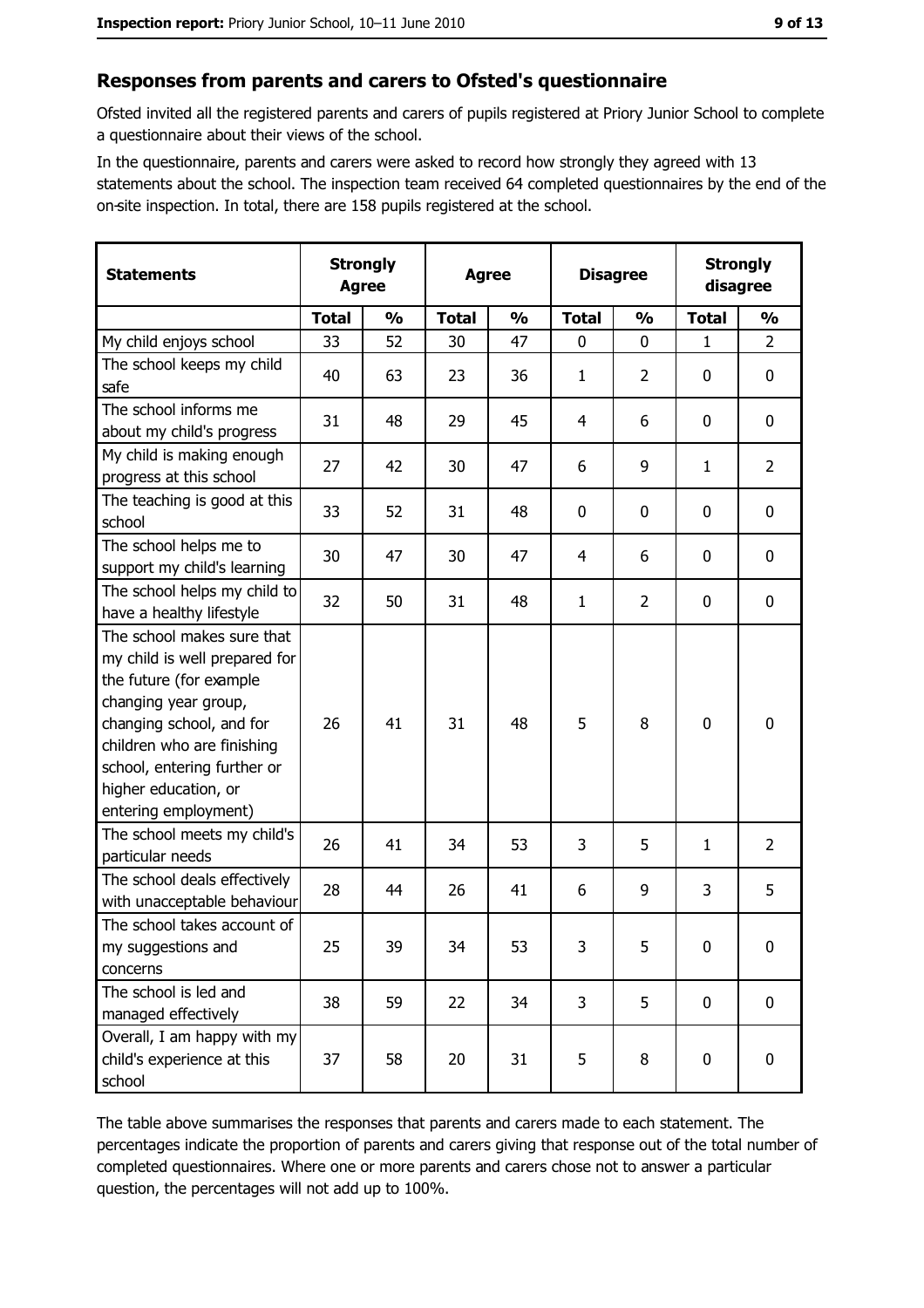## Glossary

| <b>Grade</b> | <b>Judgement</b> | <b>Description</b>                                                                                                                                                                                                               |
|--------------|------------------|----------------------------------------------------------------------------------------------------------------------------------------------------------------------------------------------------------------------------------|
| Grade 1      | Outstanding      | These features are highly effective. An oustanding<br>school provides exceptionally well for its pupils' needs.                                                                                                                  |
| Grade 2      | Good             | These are very positive features of a school. A school<br>that is good is serving its pupils well.                                                                                                                               |
| Grade 3      | Satisfactory     | These features are of reasonable quality. A satisfactory<br>school is providing adequately for its pupils.                                                                                                                       |
| Grade 4      | Inadequate       | These features are not of an acceptable standard. An<br>inadequate school needs to make significant<br>improvement in order to meet the needs of its pupils.<br>Ofsted inspectors will make further visits until it<br>improves. |

#### What inspection judgements mean

#### **Overall effectiveness of schools**

|                       | Overall effectiveness judgement (percentage of<br>schools) |      |                     |                   |
|-----------------------|------------------------------------------------------------|------|---------------------|-------------------|
| <b>Type of school</b> | <b>Outstanding</b>                                         | Good | <b>Satisfactory</b> | <b>Inadequate</b> |
| Nursery schools       | 51                                                         | 45   | 0                   | 4                 |
| Primary schools       | 6                                                          | 41   | 42                  | 10                |
| Secondary schools     | 8                                                          | 34   | 44                  | 14                |
| Sixth forms           | 10                                                         | 37   | 50                  | 3                 |
| Special schools       | 32                                                         | 38   | 25                  | 5                 |
| Pupil referral units  | 12                                                         | 43   | 31                  | 14                |
| All schools           | 9                                                          | 40   | 40                  | 10                |

New school inspection arrangements were introduced on 1 September 2009. This means that inspectors now make some additional judgements that were not made previously.

The data in the table above is for the period 1 September to 31 December 2009 and is the most recently published data available (see www.ofsted.gov.uk). Please note that the sample of schools inspected during the autumn term 2009 was not representative of all schools nationally, as weaker schools are inspected more frequently than good or outstanding schools.

Percentages are rounded and do not always add exactly to 100. Secondary school figures include those that have sixth forms, and sixth form figures include only the data specifically for sixth form inspection judgements.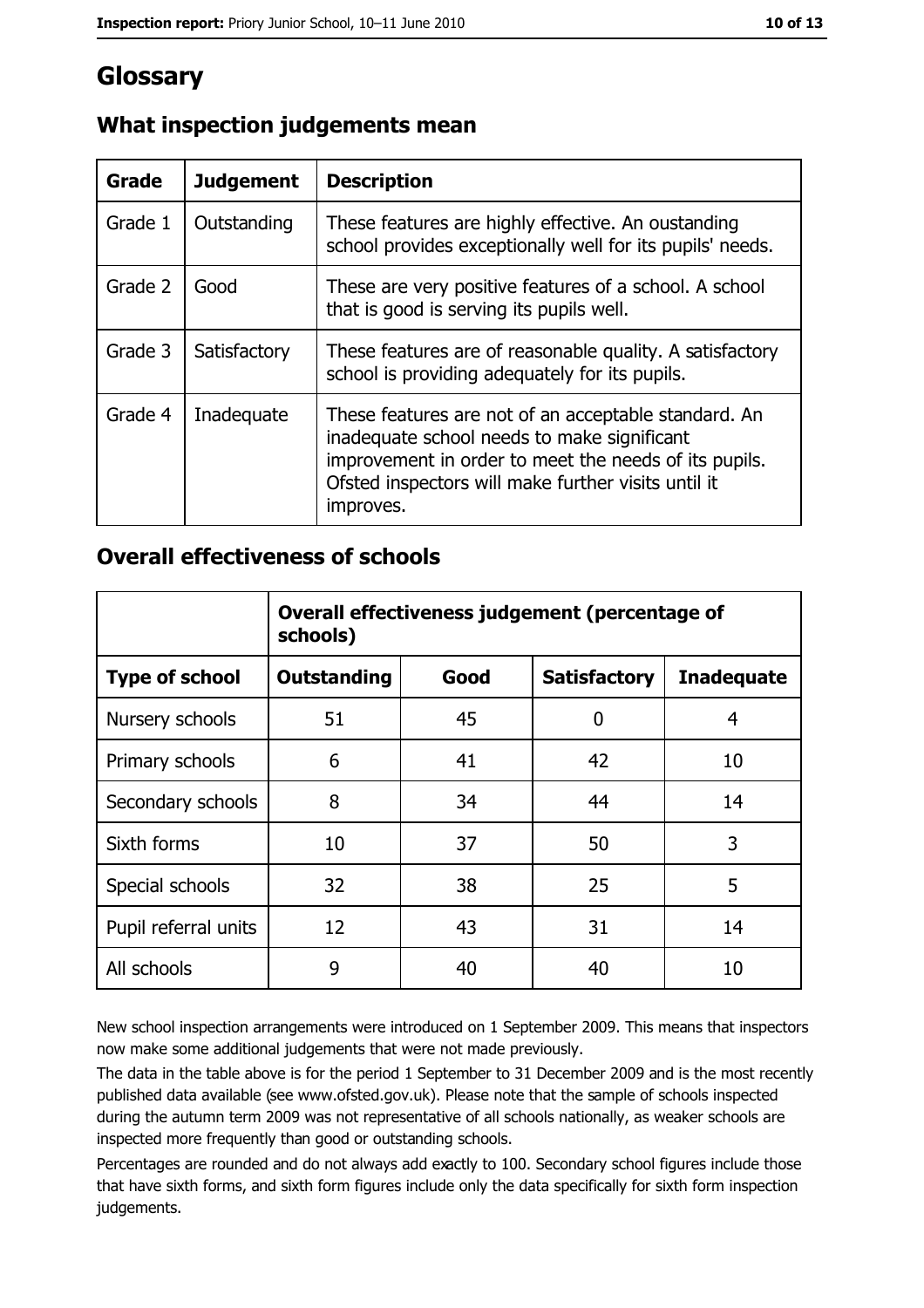# **Common terminology used by inspectors**

| Achievement:                  | the progress and success of a pupil in<br>their learning, development or training.                                                                                                                                                                                                                           |
|-------------------------------|--------------------------------------------------------------------------------------------------------------------------------------------------------------------------------------------------------------------------------------------------------------------------------------------------------------|
| Attainment:                   | the standard of the pupils' work shown by<br>test and examination results and in<br>lessons.                                                                                                                                                                                                                 |
| Capacity to improve:          | the proven ability of the school to<br>continue improving. Inspectors base this<br>judgement on what the school has<br>accomplished so far and on the quality of<br>its systems to maintain improvement.                                                                                                     |
| Leadership and management:    | the contribution of all the staff with<br>responsibilities, not just the headteacher,<br>to identifying priorities, directing and<br>motivating staff and running the school.                                                                                                                                |
| Learning:                     | how well pupils acquire knowledge,<br>develop their understanding, learn and<br>practise skills and are developing their<br>competence as learners.                                                                                                                                                          |
| <b>Overall effectiveness:</b> | inspectors form a judgement on a school's<br>overall effectiveness based on the findings<br>from their inspection of the school. The<br>following judgements, in particular,<br>influence what the overall effectiveness<br>judgement will be.                                                               |
|                               | The school's capacity for sustained<br>improvement.<br>Outcomes for individuals and groups<br>of pupils.<br>The quality of teaching.<br>The extent to which the curriculum<br>meets pupil's needs, including where<br>relevant, through partnerships.<br>The effectiveness of care, guidance<br>and support. |
| Progress:                     | the rate at which pupils are learning in<br>lessons and over longer periods of time. It<br>is often measured by comparing the<br>pupils' attainment at the end of a key<br>stage with their attainment when they<br>started.                                                                                 |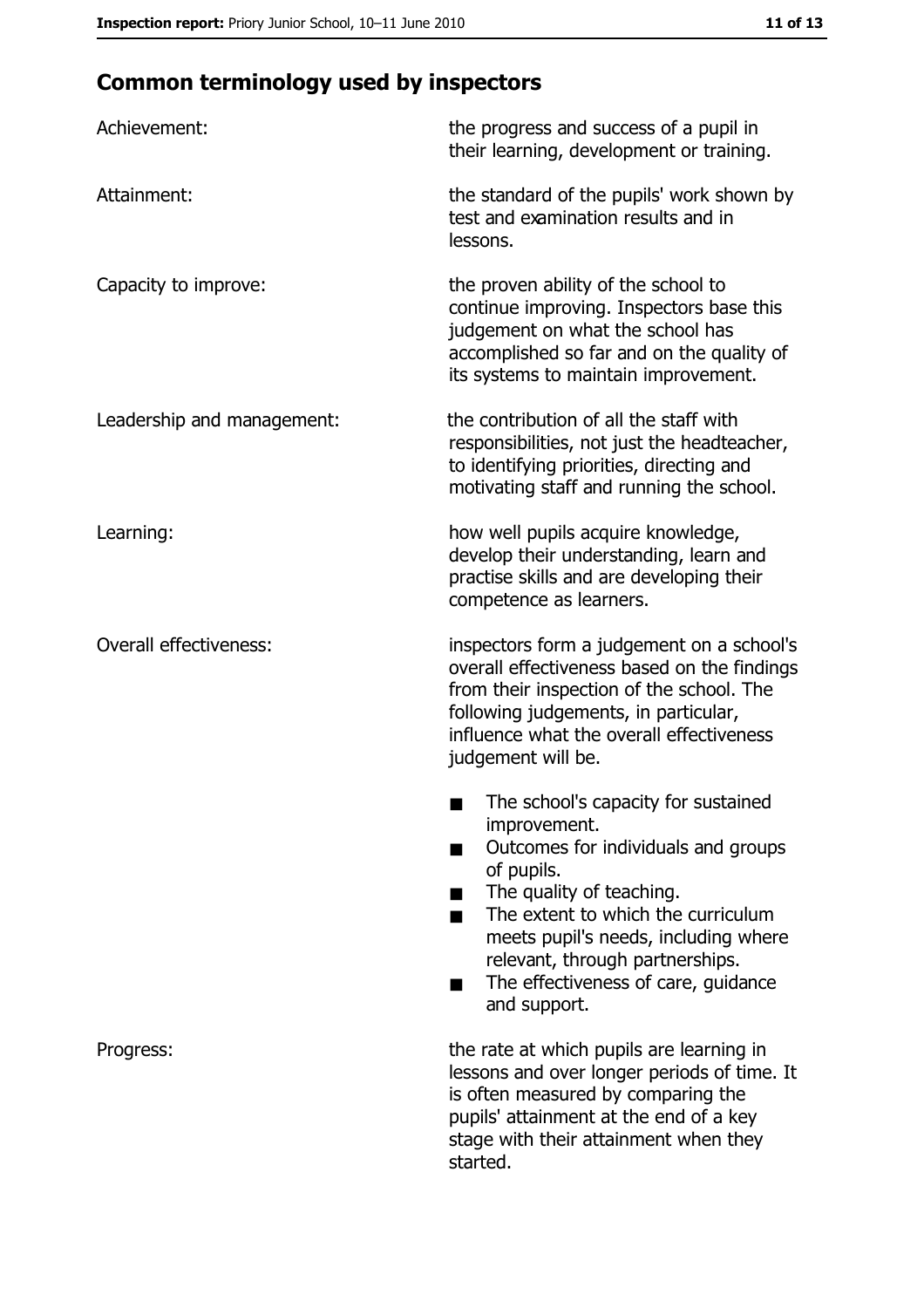This letter is provided for the school, parents and carers to share with their children. It describes Ofsted's main findings from the inspection of their school.



14 June 2010

**Dear Pupils** 

Inspection of Priory Junior School, Gedling, NG4 3LE

A big thank you to everyone for the warm welcome you gave to the inspectors when we visited your school. We came to find out what the school does well and how it might be improved. This is what we found:

- your school is a good school and gives you a good standard of education  $\blacksquare$
- you enjoy your lessons and work hard in them, making good progress  $\blacksquare$
- the school is very caring and friendly, and everyone is encouraged to 'have a go'  $\blacksquare$ even if they make mistakes
- your behaviour is good and you act considerately towards each other and towards  $\blacksquare$ adults
- you have healthy lifestyles and say that the school makes sure you are safe .
- the school makes sure that your parents and carers, and lots of other people, have  $\blacksquare$ the chance to support your education
- you enjoy having opportunities to take responsibility in your school and local  $\blacksquare$ community.

Although you progress well, we have suggested to your teachers that they should make sure you progress even better and reach even higher standards, particularly in writing. We have also said that your school should develop links with schools overseas so that you can appreciate at first hand the lives and lifestyles of other people.

It was a great pleasure to visit your school. You can make sure it goes from strength to strength by continuing to behave well and always doing your very best.

Yours sincerely **Richard Marsden** Lead inspector